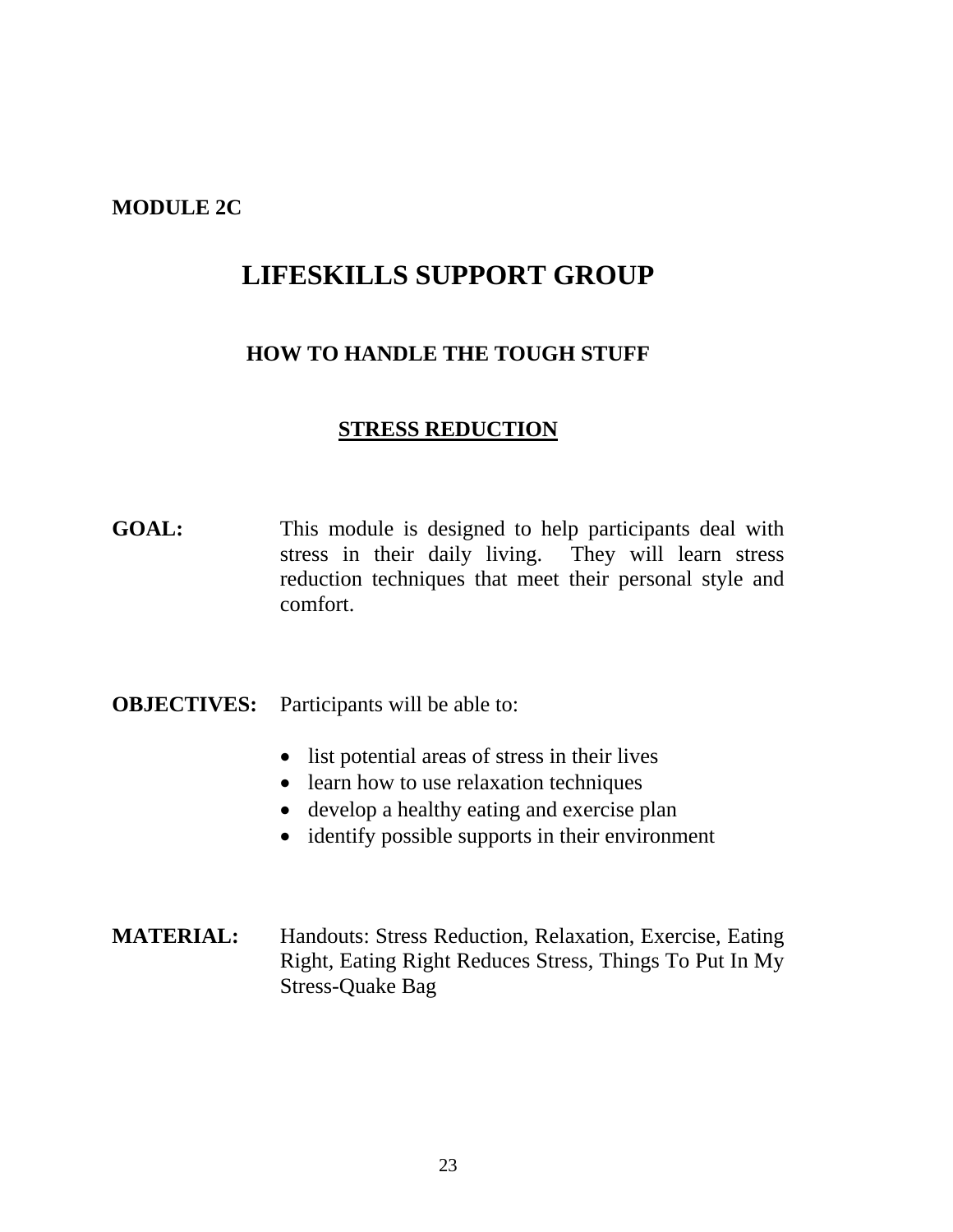### STRESS REDUCTION

In today's world who has been able to escape the effects of stress? Perhaps there are some good things to say about stress, but one has to really think hard to come up with it. One thing we know that when we are under stress, it sure feels good when the stress is relieved! The problem is, it goes away to return again another day. Life on the planet inevitably means we have to deal with stress. What matters then, is how we chose to deal with it. Yes, we have some choice. We can let it grow bigger, by not attending to it, and end up with more stress, or we can tackle it before it escalates.

There are a number of things we can do to prepare for stress and navigate through it once it is upon us. Preparing for stressful times may be as simple as having an earthquake bag prepared. Instead of an earthquake, we are preparing for a stress quake. What do we put in the bag? Perhaps we should start with things that have a calming effect upon you. How about a nice luxury bath with everything arranged and ready to be pulled out when needed? You could have your favorite magazines ready for that time when you don't want to think about the problems anymore and you just want to fade into a good book or magazine. Put that in the bag. Another suggestion would be to find your favorite photos and have them ready to pull out and enjoy in the quiet of an evening. These can bring fond memories of a time perhaps less stressful. There may be friends that are soothing and able to offer a good word, or sound advice; put a reminder of that person's telephone number in your bag. There must be more things you can think of that helps to settle your nerves, during stressful times. Jot it down and place in your stress-quake bag for times of emergencies. Mark "open with care."

Traditionally, we know that there are relaxation and breathing exercises that also help with stress reduction. Don't forget the part that exercise plays in the form of a walk. Lastly, eating right can us build reserves when our bodies are tired or weary. There are things to do to combat stress, and just knowing that somehow feels good. To not do anything, is a poor choice.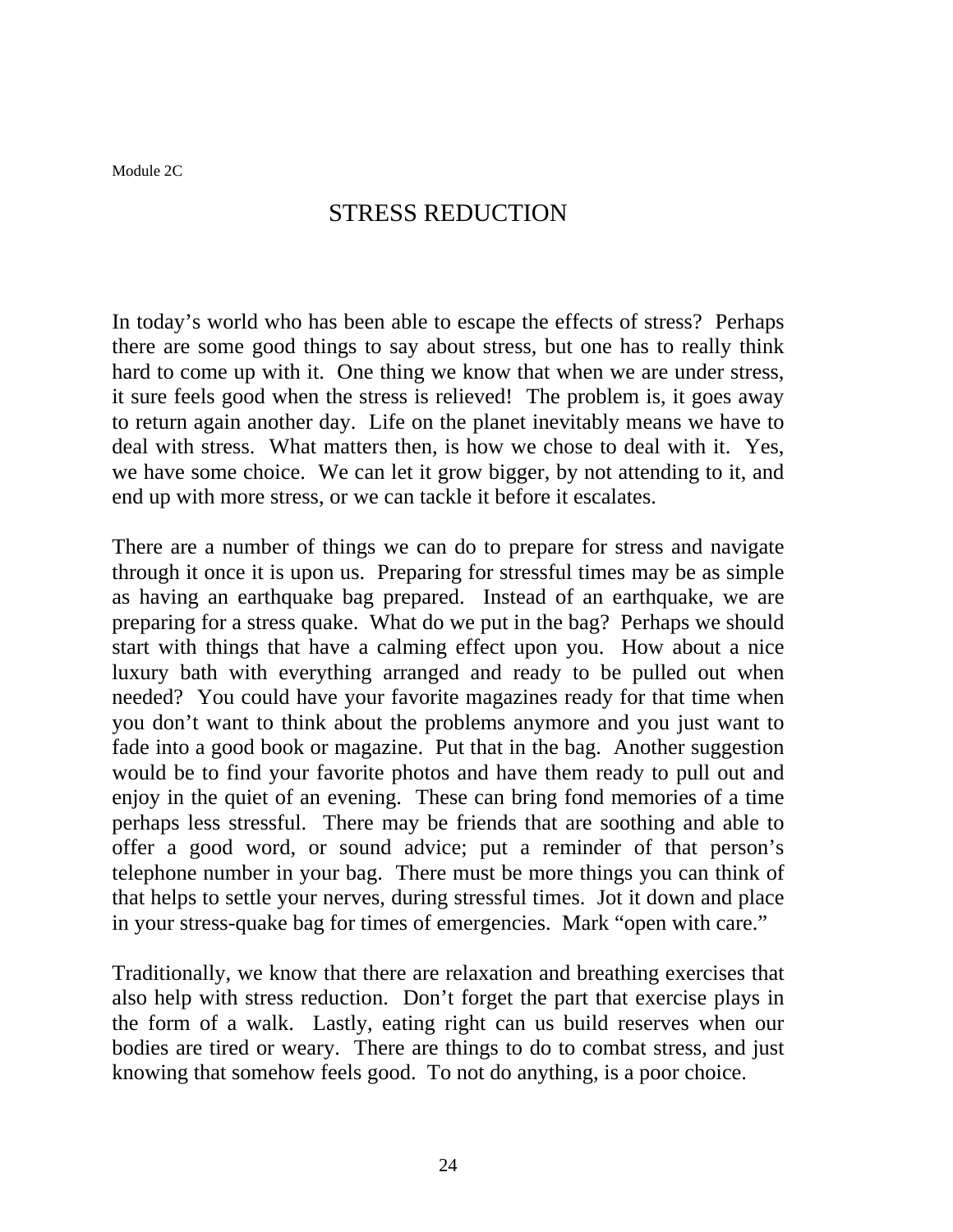### RELAXATION

We know that it is good for us to take time to relax, but we often don't know how to go about it if we have only a few precious minutes during the day. When we feel stressed, it is good to know some ways of relaxing. A good relaxation exercise is designed to help our bodies relax and reduce stress. Below, is an exercise of relaxation that can be done at work or when you can catch a few minutes in your day.

- Breathing: It is important to breathe fully, from your stomach and not from your chest. In order to make sure you rare breathing from your stomach, place one hand on your stomach and the other on your chest. Notice where your breathing originates; begin deep breathing exercises from the stomach.
- Loosen Muscles: We may not be aware of muscle tightness in various parts of our bodies. In order to increase awareness and to know how to loosen tight muscles, it is recommended that we first tighten each muscle and then release the muscle.
- Relax The Mind: It is helpful to take your mind off the stressors that you may be facing by relaxing your thoughts. It is typically recommended that you concentrate on a pleasant scene, one that is soothing and relaxing. Take a few minutes to concentrate on this positive image.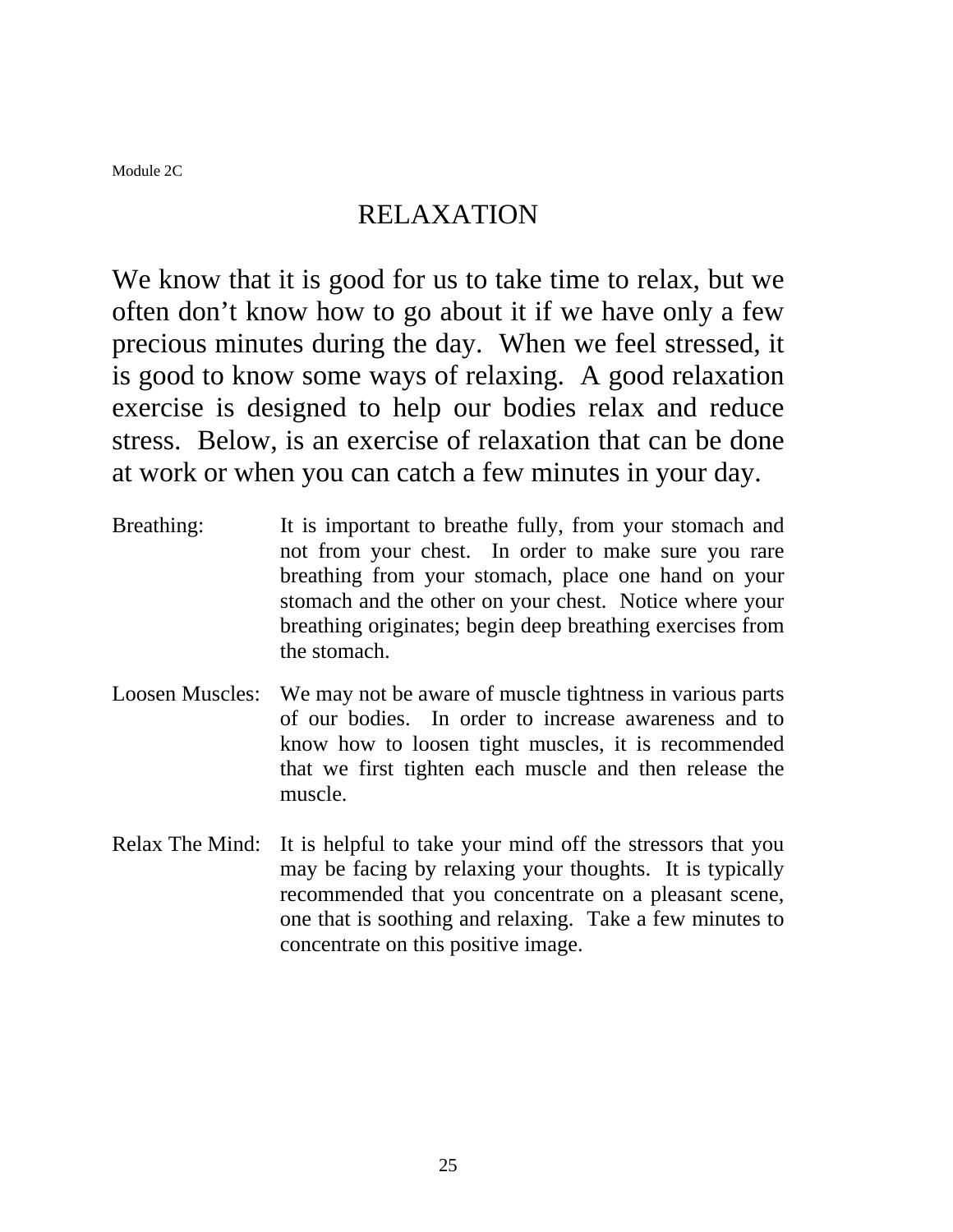MODULE 2C

# EXERCISE

Questions to answer before you begin:

(1): Think of different ways you would like to exercise if you could find the time; would it be biking, walking, jogging, swimming, or athletic games?

(A): Would you prefer to have a partner or go solo?

(B): What time of the day fits best with your schedule?

- (C): Do you have any medical considerations?
- (D): How long would you exercise (minutes/hours)?

Where would you exercise?

Lastly, in viewing your calendar and considering your health when do you think you could begin?

Remember, walking has been generally a safe way to begin an exercise program, if you have not had an established routine.

(2): Exercise not only helps our bodies to be stronger and function better, it is also a good stress reducer. Science has pointed out that we have opiate receptors in the brain that when released by exercise, makes us feel good; these hormones are called endorphins. These natural opiates are released in response to pain and vigorous exercise. They are jokingly called a "natural high." Some people keep exercising in order to feel good from this endorphin release. This explains the "runners high," and the indifference to pain some injured athlete's have.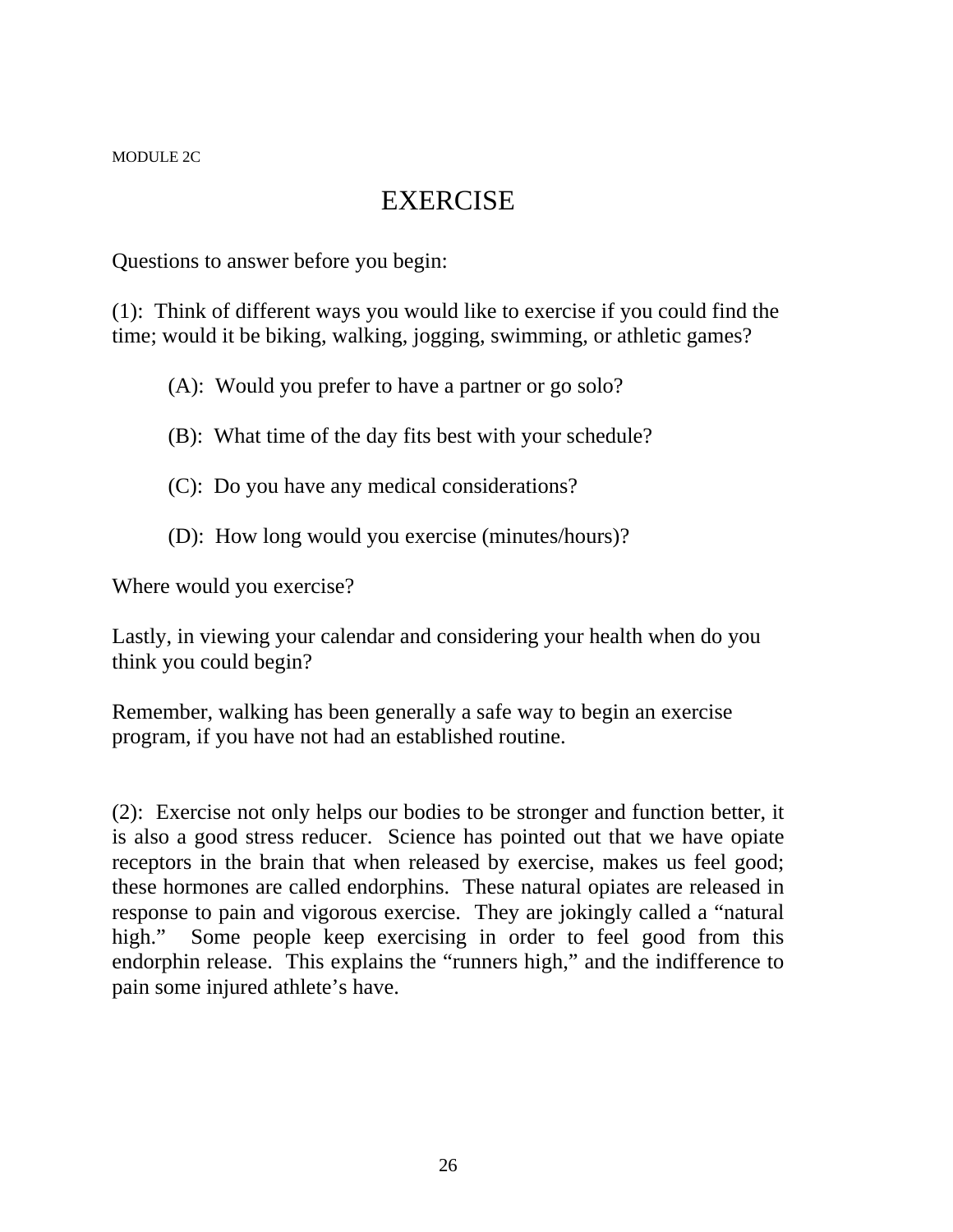## EATING RIGHT

Like relaxation and exercise, eating right is important for overall health and stress reduction. Our bodies are energized by the right kind of food, and we can often ward off some ailments with good eating choices. There are some differences in food preference that may be determined by ethnicity and culture. It is therefore important to design a good nutritional plan around foods that are not only healthy but also tailored to individual taste buds.

Food has many meanings that we learn as early as childhood, and some of these traditions have not served us well in our adulthood. For example, we are told "Eat everything on your plate, kids are starving in other countries." While this advice meant well, it very well could contribute to overeating.

As a nation, Americans are experiencing a rise in the rate of obesity, and related health concerns such as type 2 diabetes. Conversely, we are a culture that promotes standards of beauty based upon youthfulness and slim figures. More pressure is placed on females to conform to this standard at younger ages. At the same time we have exploded in our offerings of junk food. Fast food eating establishments can be found on almost every corner of some neighborhoods. We are indeed in a conflict with our messages and reality when it comes to food.

In relation to stress levels, a proper diet can be an important key to feeling better. Sleeping better and eating properly will help our bodies to function better.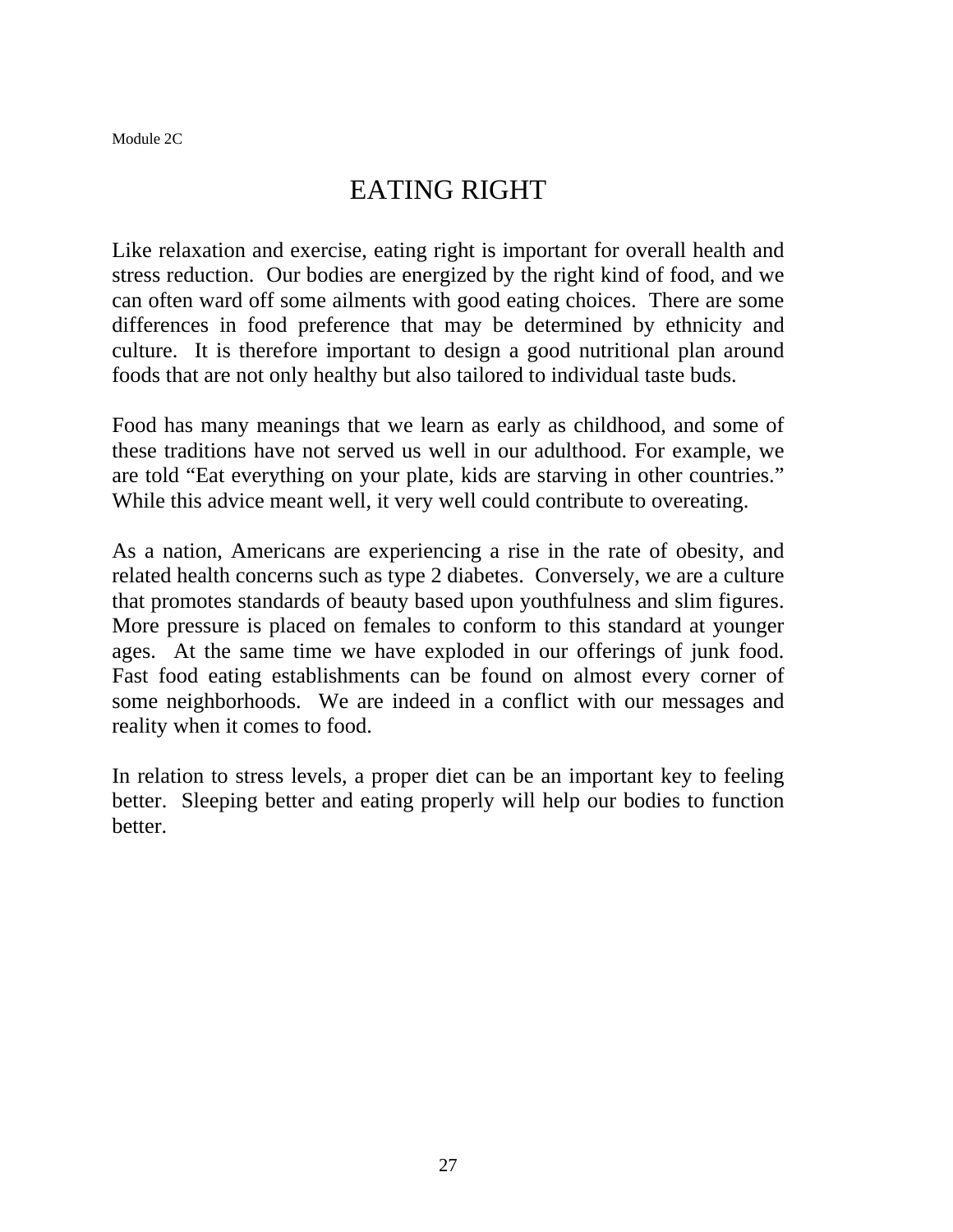### ADDRESSING SUBSTANCE USE/ABUSE ISSUES

Stress is an unpleasant experience and it requires that we do something to relieve it. Sometimes we try to ignore problems and at other times we may prematurely jump in and try to fix it. When drugs or alcohol enter the picture, the results are often more problematic. Escaping from our problems through altering our state of consciousness is a way of not dealing with the issues of life directly. When we are under the influence of drugs or alcohol we may feel better temporarily, but soon when the effects wear off, we find that he problem is still there. Perhaps under the influence we have said or done something that makes it worse; affecting our relationships, employment, our health, and finances. We may even incur legal problems that carry long term implications.

#### TIMES WHEN I HAVE USED ALCOHOL OR DRUGS TO DEAL WITH

#### STRESS

1. 2. 3. 4.